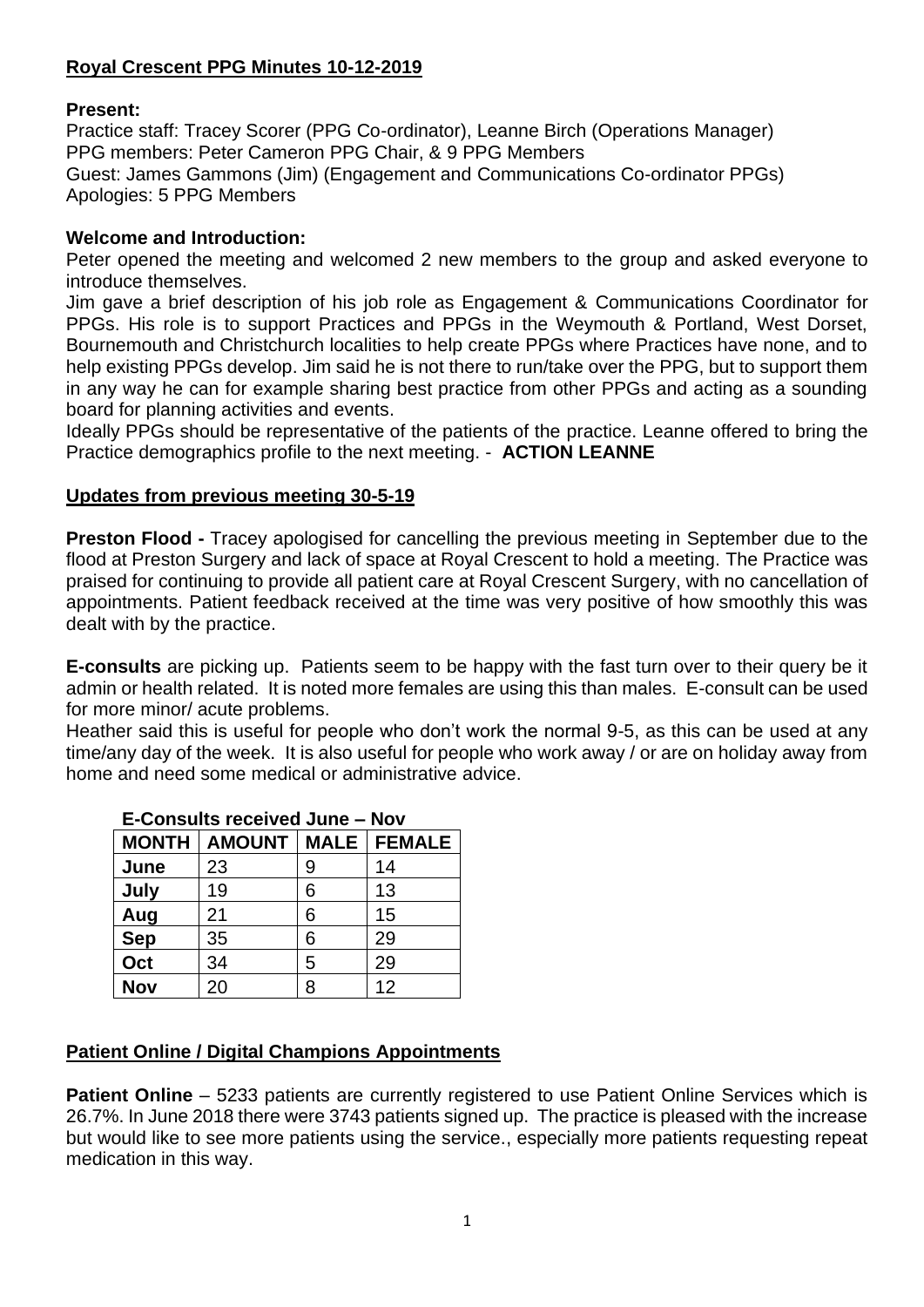**Digital Champion** appointments are available every Thursday – but are not being taken up. The PPG were asked to spread the word that there are one-to-one appointments available to help people access patient online services and gain confidence using a computer or smart phone for this. It was felt the poster advertising the services could be better – **ACTION TRACEY**

**Leg Clubs -** now up and running at all 5 venues. Venues open 9.30 – 11.30. Proving to be popular with patients and eases up appointment capacity at the surgery.

| Monday    | St Francis Church, Merridin Close           |  |
|-----------|---------------------------------------------|--|
| Tuesday   | Westham Methodist Church, 103 Newstead Road |  |
| Wednesday | <b>Willowbed Hall, Chickerell</b>           |  |
| Thursday  | The Springfield Centre, 436 Dorchester Road |  |
| Friday    | Wyke Regis Community Centre, 7 Ryemead Lane |  |

**PPG Locality Chairs Group –** The chairs from the local PPG groups in Weymouth & Portland meet quarterly and share ideas from their group meetings. The chairman Peter Greensmith, sits in on the Weymouth & Portland Partnership board meetings. Peter can relay messages from individual PPG groups to this board and on upwards to the CCG if need be, similarly information from the CCG can be filtered down to PPGs through Peter.

A Health event is being planned for next April, similar to the Healthy Living Event in 2017 hosted by the RCS & PRS PPG. The event will have the theme of 'Getting Healthy – Staying Healthy'., it will be targeted for the over 60s age group and will have various health services stands in a market style and have 3 key speakers on Nutrition, Exercise and Mental Wellbeing.

If anyone has any ideas, contacts or would like to be involved in the running of this event, please email Tracey.

**Surgery Updates** – Leanne had just taken part in a CQC inspection phone call. The CQC were impressed with data from this year's GP Patient Survey in which we were 20% better on average than other surgeries for patients able to get an appointment the same day.

Leanne said that the practice had worked hard throughout previous years to be able to achieve this. We work from personal lists which help and have the motto 'Do Todays work Today' – this may involve GPs triaging patient calls or telephone appointments. Leanne said that a full time GP has roughly 1900 patient list.

The GP Patient Survey results are available on line by visiting [www.gp-patient.co.uk](http://www.gp-patient.co.uk/) and searching for Royal Crescent Surgery.

## **Paper prescriptions / Electronic prescribing**

Leanne explained that from March next year 99% of prescriptions will be electronic. GPs will send prescriptions electronically to a patients' chosen pharmacy. If the patient is not sure which pharmacy, they might use the GP will issue the prescription electronically and give the patient a 'Prescription Token' with a barcode to be taken to a pharmacy.

This is more efficient for GPs and pharmacies and will lessen prescription fraud and patients losing prescriptions. Patients are now being advised to inform reception of their chosen pharmacy.

The PPG asked what would happen if someone collects your prescription on your behalf. Rowlands pharmacy stated they generally know the people who use their pharmacy, if a stranger came into collect medication they would ask for identification. They always ask for name, date of birth and address.

**Flu -** Leanne said that uptake for the annual flu vaccination was lower this year and asked the PPG if they had any ideas why this might be? – it was mentioned that some employers are giving flu vouchers to their staff – some of these may have been eligible to have one at the surgery and this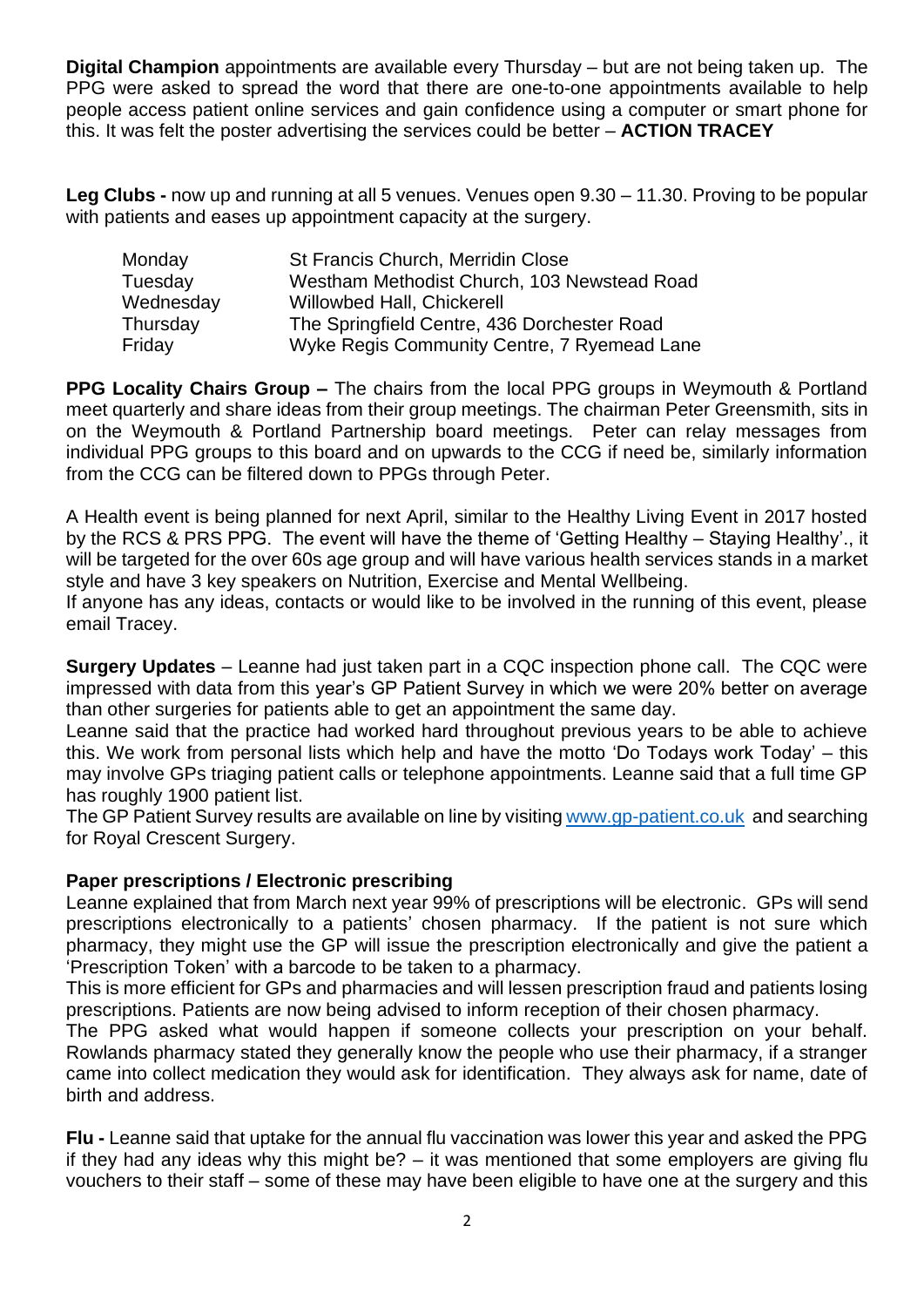may have affected our figures, also more people are choosing to have this at a pharmacy, possibly due to ease of access and opening hours.

#### **Patient Emails**

Leanne said we are currently receiving more and more correspondence from patients via email and the practice are looking at ways to reduce this. Some emails are for prescription requests which could have been requested via SystmOnline – processing prescription requests via SystmOnline is much more efficient and secure for the practice. Whilst we do not want to take away a patients ability to email us, the amount of emails daily are proving difficult to handle.

#### **Patients who Do not Attend (DNA)**

Leanne was asked if the practice took any measures if a patient misses an appointment. Some surgeries send a letter if a person misses three appointments in a year. Tracey mentioned that the appointment messaging service we use can send an automatic message to people who do not attend their appointment. Leanne will discuss this further with the management to see if they wish to adopt this. - **ACTION LEANNE**

#### **Election of new PPG Chair**

Peter Cameron stated due to other commitments he could no longer give the PPG the time he felt it deserved and wished to stand down as Chair. Peter was elected chairman in August 2018 - the PPG thanked Peter for all the work he had done for the group and for the time and effort he had put in helping to create the Healthy Living Event.

Tracey had emailed the PPG previously asking if anyone wished to stand for Chair and received no email replies. The attendees at the meeting were asked again if anyone wished to stand for Chair, Heather Morris volunteered to be Chair for the following year, with Margaret Dean and Lois Edwards helping as joint Vice Chair. All attendees at the meeting were in agreement, and Heather Morris was elected as PPG Chair for the coming year.

The PPG Terms of Reference were agreed.

## **AOB**

Tracey said she had been approached by Chris Keenan – Partner and Head of Court of Protection team from Humphries Kirk Solicitors who has offered to give a presentation to staff and patients about Lasting Powers of Attorney (LPAs). There are many nuances to both the health and welfare and property and financial affairs LPAs which he has found can be helpful to have explained. There are also a few watch points that are worth considering concerning capacity, undue influence and duress.

The PPG said yes they would like to hear this and Tracey will contact Chris and arrange for him to come to the next meeting. - **ACTION TRACEY**

> **Next Meeting** The next meeting will be held on:

# **THURSDAY 12TH MARCH 2020 3PM–4.30PM**